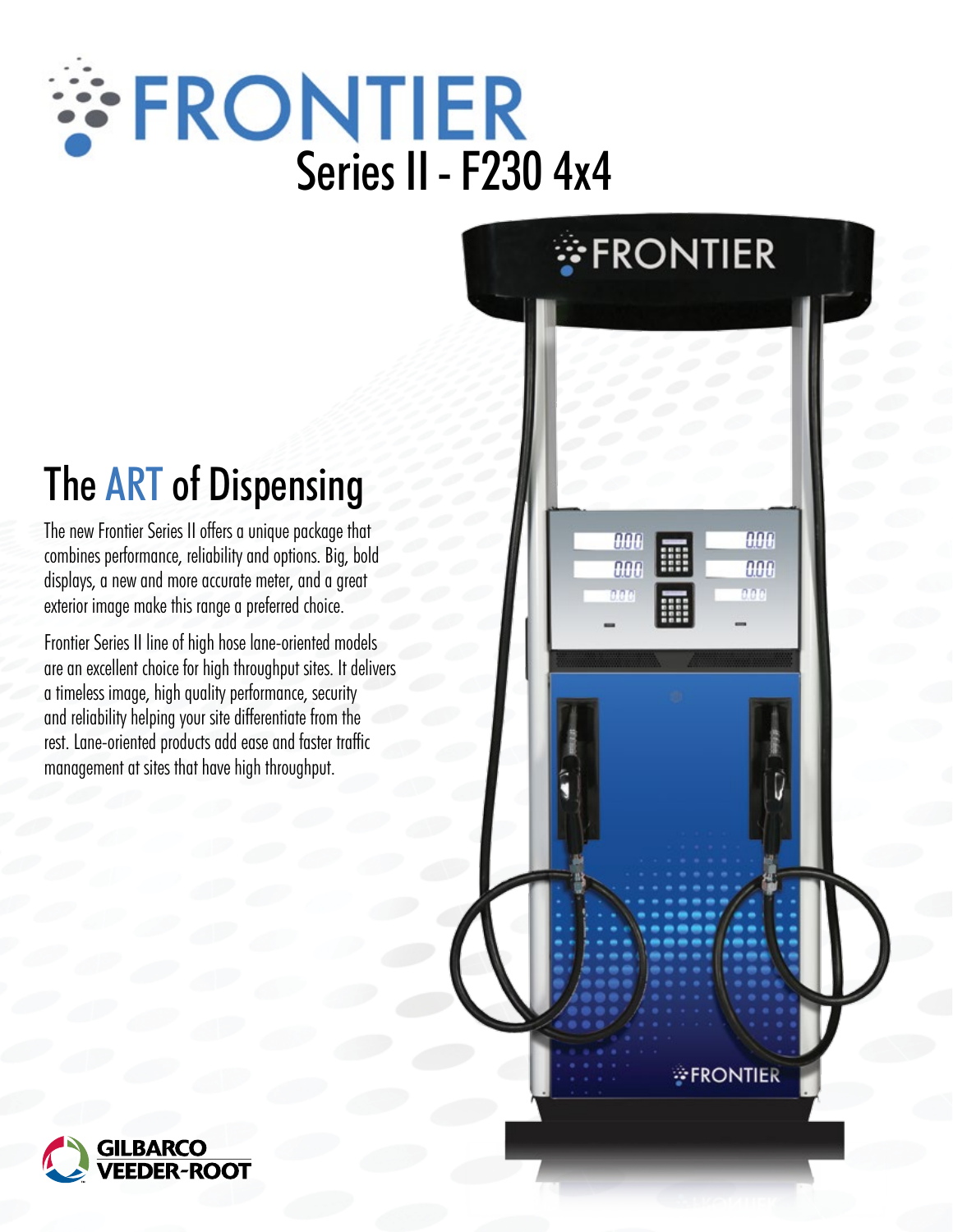## Frontier Series II - 230 4x4 Value Drivers

- > Gilbarco HD Meter with eCalibration
- > Minimal Pulse Resolution for Higher Accuracy
- > 2-Stage Valve for Accurate Delivery in <1 Litre Transactions
- > Accuracy in High Throughput **Environments**

- > Theft Protection through Personalized Padlocks
- > Tamper-Resistant Electronics with Proprietary Interface Protocol
- > Interactive Electronics No Pulse, No Flow System



### Accuracy Security Security Durability

- > High Visibility; Uniform Brightness 24hrs a Day
- > Self-Diagnostic Power Supply Safeguards Motor at <180V
- > Surface Protection for Longer Image Life



#### 2 Year Warranty

Gilbarco warrants the product against defects in materials and workmanship for 2 years from the date of installation. (Certain conditions apply. Installation required within 6 months from the date of the Gilbarco invoice. Installation details [equipment serial number, site name and site address] should be provided. Any installation that does not comply with the conditions will not be covered underwarranty.) Reference standard warranty terms and conditions at the time of order.

#### Features & Options

| <b>Hydraulics</b>   |                                                                      | <b>Electronics</b> |                                            |
|---------------------|----------------------------------------------------------------------|--------------------|--------------------------------------------|
| <b>Pumping Unit</b> | Global Pumping Unit - OIML approved<br>and integrated air separation | <b>Calculator</b>  | Electronic Register<br>and proprietary pro |
| <b>Motor</b>        | Rugged 1HP motor - 1 Phase, 220V / 3 Phase, 380V                     | <b>Display</b>     | LED-lit superior bac<br>40mm Sale & Volu   |
| Meter               | Global Gilbarco Meter with eCalibration feature                      |                    | 25mm character he                          |

#### **Mechanical**

| <b>Valves</b>                            | 1 Phase, 230V, 2-stage Solenoid Valve for accurate<br>low volumes                               |
|------------------------------------------|-------------------------------------------------------------------------------------------------|
| <b>Hydraulics</b><br><b>Cabinet Door</b> | Large size, coated, galvanized panel for custom<br>branding; Width: 636mm, Height: 1136mm       |
| Hose<br>Management                       | High Hose orientation with hose hanger on lower<br>panel extends hose life                      |
| <b>Elevation</b>                         | High Hose, 2.3 meters                                                                           |
| <b>Dimensions</b>                        | Product: Width 790 x Depth 540 x Height 2350<br>Packaging: Width 1070 x Depth 630 x Height 2450 |

| <b>Electronics</b> |                                                                                                                           |  |  |  |
|--------------------|---------------------------------------------------------------------------------------------------------------------------|--|--|--|
| Calculator         | Electronic Register enabled with ARM processor<br>and proprietary protocol                                                |  |  |  |
| <b>Display</b>     | LED-lit superior backlight and contrast;<br>40mm Sale & Volume character height;<br>25mm character height for PPU display |  |  |  |
| Keypad             | 16 Key alphanumeric with self-enabled display                                                                             |  |  |  |
| Communication      | <b>GVR</b> 2-wire communication protocol                                                                                  |  |  |  |
| <b>Options</b>     |                                                                                                                           |  |  |  |
|                    |                                                                                                                           |  |  |  |
| <b>Panels</b>      | Custom color side sheathing and lower door                                                                                |  |  |  |
|                    |                                                                                                                           |  |  |  |

Refer to the warranty policy at the time of order confirmation.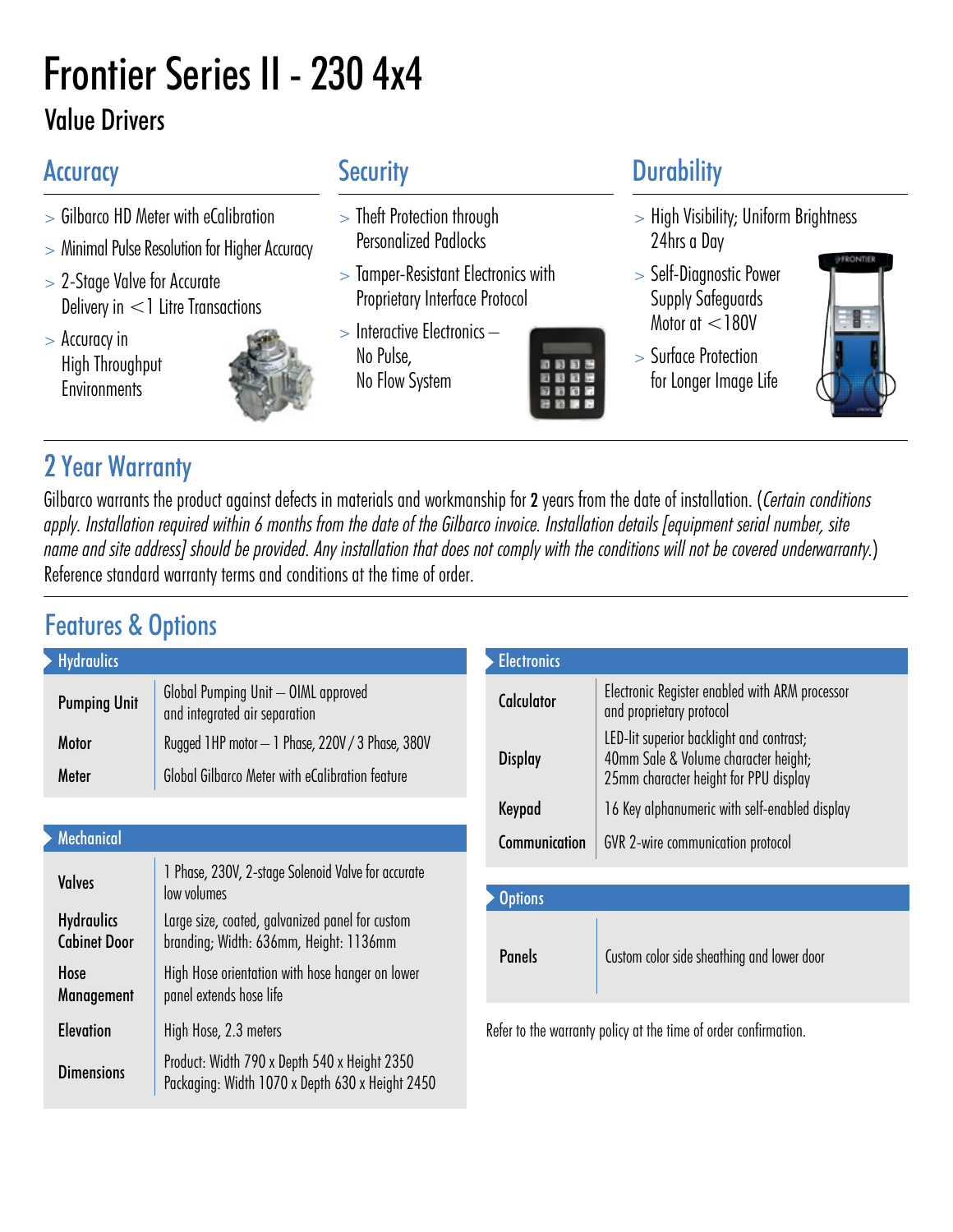#### Technical Specifications & Foundation Layout



All dimensions above are in mm.

#### Single & Double-Sided Dispenser Configuration

| <b>Models</b> | Suction <sup>1</sup><br>Type | Pressure<br><b>Ivpe</b> | <b>Description</b>           | No. of Sides | <b>Product Inlets</b> | <b>Dispensed</b><br>Grades <sup>1</sup> | <b>Hoses</b><br><b>Per Unit</b> | <b>Meters</b> | <b>Activation</b><br><b>Type</b> |
|---------------|------------------------------|-------------------------|------------------------------|--------------|-----------------------|-----------------------------------------|---------------------------------|---------------|----------------------------------|
| $F230-4$      |                              | U.                      | 2-Grade 4x4,<br>Suction Type | <u>.</u>     |                       |                                         |                                 |               | Auto                             |

#### Technical & Environmental Specifications

| <b>Flow Rates</b>                   | <b>Meter Accuracy</b>          | Sambient Temperature Range | <b>Relative Humidity</b> |  |
|-------------------------------------|--------------------------------|----------------------------|--------------------------|--|
| Standard Flow - 10 GPM (30-40 LPM)  | $+/- 0.3\%$ of measured volume |                            | 95%                      |  |
| High Flow $-$ 18-22 GPM (70-80 LPM) | per OIML R117/118              | $-20$ °C to 55 °C          |                          |  |